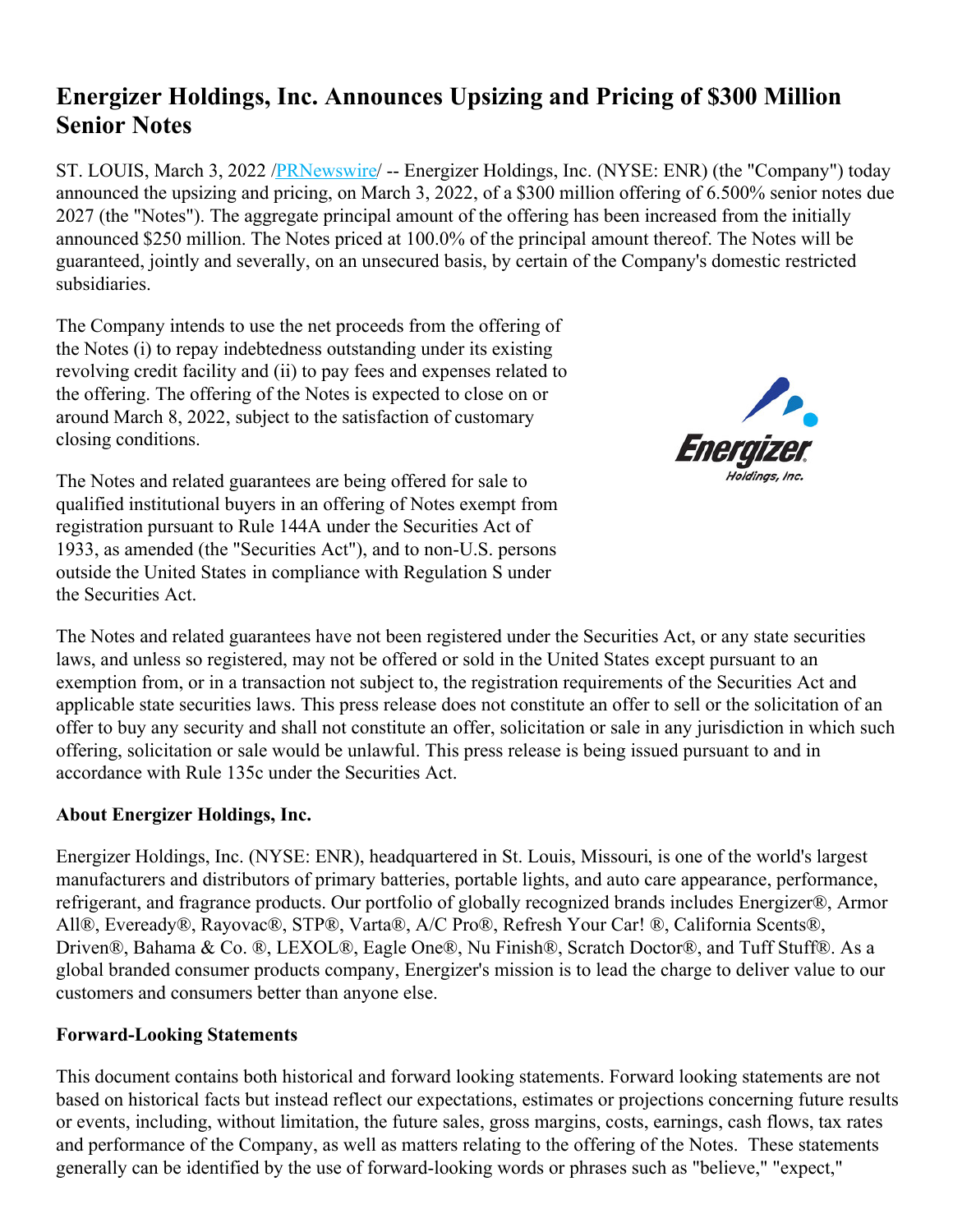"expectation," "anticipate," "may," "could," "intend," "belief," "estimate," "plan," "target," "predict," "likely," "will," "should," "forecast," "outlook," or other similar words or phrases. These statements are not guarantees of performance and are inherently subject to known and unknown risks, uncertainties and assumptions that are difficult to predict and could cause our actual results to differ materially from those indicated by those statements. We cannot assure you that any of our expectations, estimates or projections will be achieved. The forward-looking statements included in this document are only made as of the date of this document and we disclaim any obligation to modify or revise any forward-looking statement to reflect subsequent events or circumstances. Numerous factors could cause our actual results and events to differ materially from those expressed or implied by forward-looking statements including, but not limited to:

- Global economic and financial market conditions, including the conditions resulting from the ongoing COVID-19 pandemic, and actions taken by our customers, suppliers, other business partners and governments in markets in which we compete might materially and negatively impact us;
- Competition in our product categories might hinder our ability to execute our business strategy, achieve profitability, or maintain relationships with existing customers;
- Changes in the retail environment and consumer preferences could adversely affect our business, financial condition and results of operations;
- We must successfully manage the demand, supply, and operational challenges brought about by the COVID-19 pandemic and any other disease outbreak, including epidemics, pandemics, or similar widespread public health concerns;
- Loss or impairment of the reputation of our Company or our leading brands or failure of our marketing plans could have an adverse effect on our business;
- Loss of any of our principal customers could significantly decrease our sales and profitability.
- Our ability to meet our growth targets depends on successful product, marketing and operations innovation and successful responses to competitive innovation and changing consumer habits;
- We are subject to risks related to our international operations, including currency fluctuations, which could adversely affect our results of operations;
- If we fail to protect our intellectual property rights, competitors may manufacture and market similar products, which could adversely affect our market share and results of operations;
- Our reliance on certain significant suppliers subjects us to numerous risks, including possible interruptions in supply, which could adversely affect our business;
- Our business is vulnerable to the availability of raw materials, our ability to forecast customer demand and our ability to manage production capacity;
- Changes in production costs, including raw material prices, freight and labor could erode our profit margins and negatively impact operating results, and reactions to our pricing actions;
- The manufacturing facilities, supply channels or other business operations of the Company and our suppliers may be subject to disruption from events beyond our control;
- We may be unable to generate anticipated cost savings (including from our restructuring programs), successfully implement our strategies, or efficiently manage our supply chain and manufacturing processes, and our profitability and cash flow could suffer as a result;
- Sales of certain of our products are seasonal and adverse weather conditions during our peak selling seasons for certain auto care products could have a material adverse effect;
- A failure of a key information technology system could adversely impact our ability to conduct business;
- We rely significantly on information technology and any inadequacy, interruption, theft or loss of data, malicious attack, integration failure, failure to maintain the security, confidentiality or privacy of sensitive data residing on our systems or other security failure of that technology could harm our ability to effectively operate our business and damage the reputation of our brands;
- We have significant debt obligations that could adversely affect our business and our ability to meet our obligations;